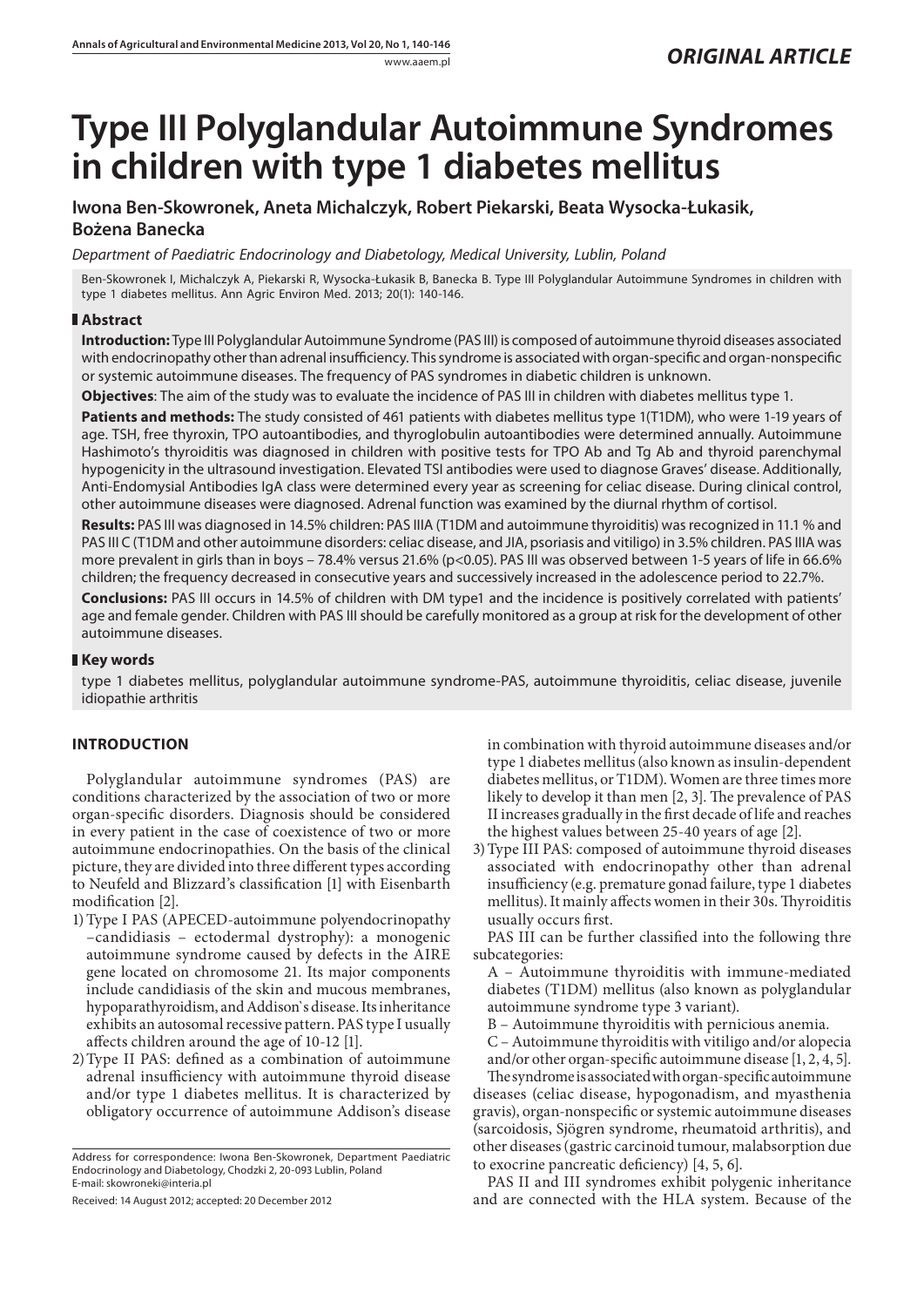Iwona Ben-Skowronek, Aneta Michalczyk, Robert Piekarski, Beata Wysocka-Łukasik, Bożena Banecka . Syndromes in children with type 1 diabetes mellitus

familial pattern seen in PAS II, as well as in PAS III, and the autosomal recessive mode of inheritance in PAS I, physicians are obliged to provide genetic counselling and medical care to the first degree relatives of the patient. Frequent coexistence of diabetes mellitus and thyroid diseases requires monitoring and estimation of thyroid hormones and levels of anti-thyroid antibodies in patients with type 1 diabetes mellitus. The prevalence of type 1 diabetes mellitus is 4-18% in PAS I and 60% PAS II. Clinical manifestations of T1DM in PAS I appear in patients about 20 years of age [7]. It is estimated that about one-fourth of the patients with a single organspecific autoimmune disease may have or develop other autoimmune diseases during their lifetime [8]. Typical PAS usually occurs around the third and fourth decades of life, but the first manifestations of autoimmune endocrinopathies can be present in childhood.

The frequency of PAS syndromes in diabetic children is unknown and poorly understood. The other autoimmune disorders may have a significant influence on the treatment of diabetes mellitus.

#### **Objectives**

The aim of the study was to evaluate the incidence of PAS III in children with type 1 diabetes mellitus.

#### **Materials and Methods**

The study consisted of 461 patients treated in the Department of Paediatric Endocrinology and Diabetology at the Medical University in Lublin, Poland, during 2001- 2011. In each patient, T1DM was diagnosed on the basis of clinical signs and symptoms (polyuria, polydipsia, weight loss), all biochemical criteria (fasting glucose over 125 mg/dl, postprandial glucose over 200 mg/dl, glycosuria, ketonuria, elevated levels of glycosylated haemoglobin over 6.5 %), and immunology investigations (elevated levels of Glutamic Acid Decarboxylase Antibodies –GAD- Elisa IMMUNOTECH). The children were 1-19 years of age. TSH, free thyroxin (Elisa ABBOTT), TPO autoantibodies, and thyroglobulin autoantibodies (Elisa DAKO, Denmark) were determined annually. Hashimoto's thyroiditis (HT) was diagnosed in children with positive tests for TPO Ab and Tg Ab and thyroid parenchymal hypoechogenicity in the ultrasound investigation at normal or decreased free thyroxin. Autoantibodies were analyzed in children with decreased TSH and increased free thyroxin; elevated TPO Ab and TG Ab indicated Hashitoxicosis – a form of Hashimoto's thyroiditis. Elevated TSI antibodies (RIA BRAHMS Germany) were used to diagnose Graves' disease.

Additionally, IgA class Anti-Endomysial Antibodies (IgA EMA ELISA), as screening for celiac disease, were determined in children with T1DM. The children with positive tests were diagnosed in the Department of Children's Gastroenterology, and after positive pathological investigations of duodenal epithelium biopsies, they were qualified for a gluten-free diet as sufferers of coeliac disease. During clinical control, hyperthyroidism or juvenile idiopathic arthritis (JIA) were diagnosed. The adrenal function was examined by the diurnal rhythm of cortisol (Elisa ABBOTT). The complete blood count, transaminases, creatinine, and urea levels and electrolytes, calcium, potassium, and sodium in serum were determined in all children every year (Tab.1).

The patients were qualified according the Neufeld and Blizzard's classification [1] with modifications by Kahaly [6].

Before commencement of the investigations, all parents signed an informed consent. The investigation was accepted by the local Ethics Committee at the Medical University in Lublin.

Statistical analysis was performed using the Mann-Whitney test. Statistical significance was assumed at  $p<0.05$ .

**Table 1.** Diagnostic protocol of the patients

| During T1DM diagnosis                         |                                                                                              | Follow-up                                                                |  |
|-----------------------------------------------|----------------------------------------------------------------------------------------------|--------------------------------------------------------------------------|--|
| Fasting glucose                               | On the first day                                                                             | Every day                                                                |  |
| Postprandial glucose                          | On the first day                                                                             | Every day                                                                |  |
| Glycosuria and ketonuria                      | On the first day                                                                             | Every day                                                                |  |
| Urine status                                  | On the first day                                                                             | Every 3 months                                                           |  |
| Hb A <sub>1</sub> c                           | On the first day                                                                             | Every 3 months                                                           |  |
| Anti GAD Ab                                   | In the first week                                                                            |                                                                          |  |
| TSH                                           | In the second week after<br>diagnosis                                                        | Every year or every 3<br>months if elevated                              |  |
| fT4                                           | In the second week after<br>diagnosis                                                        | Every year or every 3<br>months if decreased.<br>every month if elevated |  |
| TPO Ab, TG Ab                                 | In the second week after<br>diagnosis                                                        | Every year                                                               |  |
| TSI Ah                                        |                                                                                              | In children with<br>thyrotoxicosis                                       |  |
| Thyroid ultrasound                            | In the second week<br>after diagnosis if thyroid<br>hormone disorders or<br>goitre developed | Every year                                                               |  |
| IgA EMA                                       | In children with<br>microsomia                                                               | Every year                                                               |  |
| Complete blood count                          | yes                                                                                          | Every 6 months                                                           |  |
| Transaminases                                 | yes                                                                                          | Every 6 months                                                           |  |
| Creatinin                                     | yes                                                                                          | Every 6 months                                                           |  |
| Urea                                          | yes                                                                                          | Every 6 months                                                           |  |
| Electrolytes                                  | yes                                                                                          | Every 6 months                                                           |  |
| Cortisol diurnal rhythms<br>(08.00 and 23.00) | In the second week after<br>diagnosis                                                        | In children with a<br>tendency for unclear<br>hypoglycaemia              |  |
|                                               |                                                                                              |                                                                          |  |

#### **Results**

PAS I and PAS II were not diagnosed in the group of the 461 children with T1DM. PAS III was diagnosed as a result of regular clinical and laboratory investigations in 14.5% of the children: PAS IIIA was recognized in 11.1% and PAS III C in 3.5% of the children (Tab. 2). The patients were diagnosed with T1DM and Hashimoto's thyroiditis (48), or T1DM and Graves' disease (3). All the children from this group exhibited an elevated level of TPO Ab, mean 3,674±6,780 IU/ml (65- 10,000IU/ml – norm range to 35 IU/ml), and TG Ab, mean 3,545± 2,349 IU/ml (75-10,000 IU – norm range to 35 IU/ml). In comparison to other children with T1DM (TPO 12-689 IU/ml and TG Ab 5-765 IU/ml), these differences were statistically significant (p<0.05). In thyroid ultrasonography, hypoechogenecity of the thyroid parenchyma was observed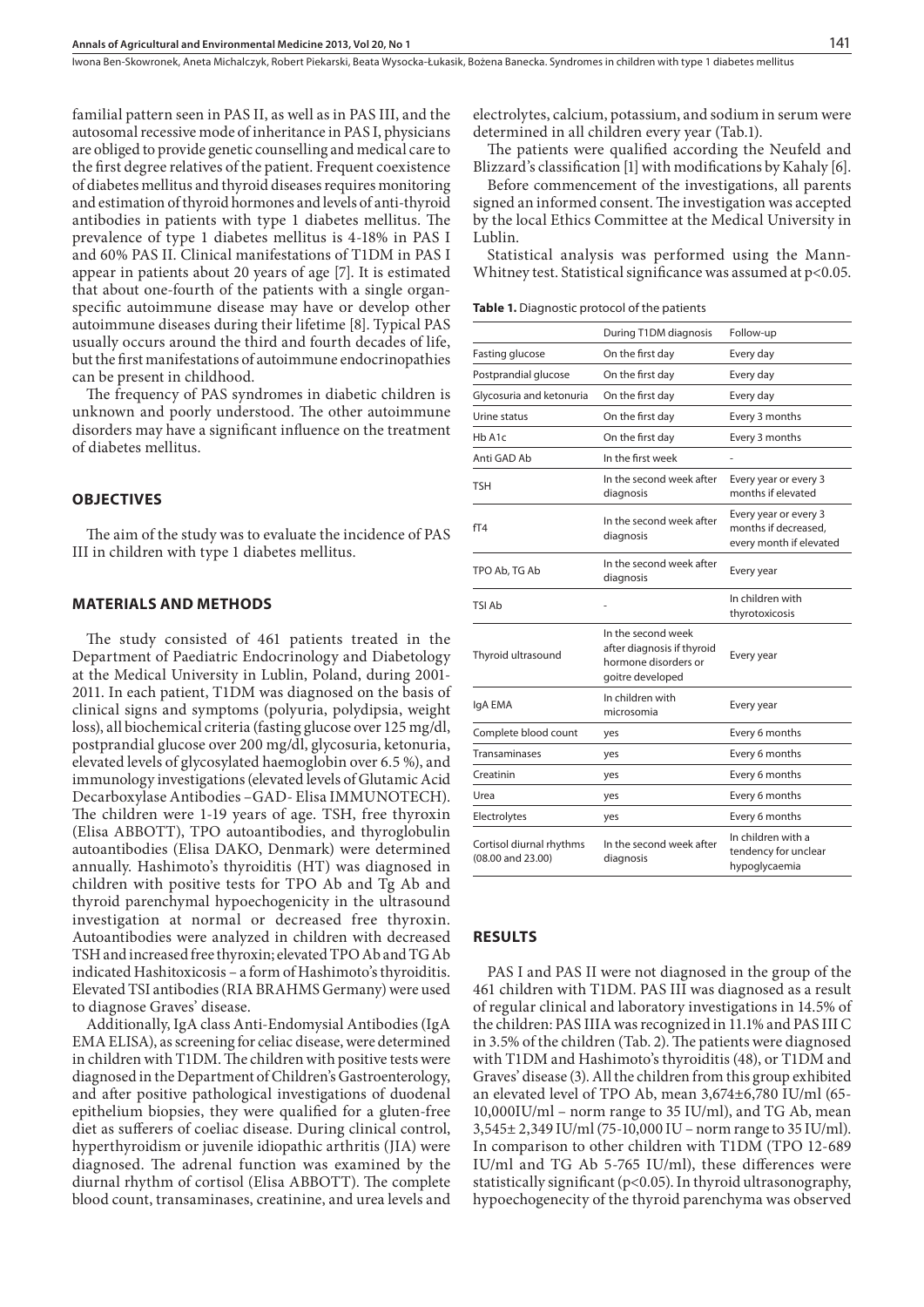– pictures characteristic for Hashimoto's thyroiditis. 7.6% of patients with T1DM were hypothyroid. The majority of the children (25-5.4%) were diagnosed with subclinical hypothyroidism – thyroxine levels remained within normal ranges and TSH was elevated. 10 children (2.2%) were diagnosed with hypothyroidism with a decreased level of thyroxin and TSH. 9 children (2.0%) were in the euthyroid status (normal TSH and thyroxin levels), but TPO Ab and TG Ab were significantly elevated. In 4 (0.9%) children, an elevated thyroxin level with decreased TSH and elevated TPO Ab and TG Ab, with absence of TSI Ab (antibodies against the TSH receptor) were initially observed. Hashitoxicosis was diagnosed in these patients. Hypothyroidism developed in the course of thyroiditis. In ultrasound investigations, atrophy of the thyroid was observed in 25 children (52%), a normal size of the thyroid in 10 (21%) children, and enlargement of the thyroid gland in 13 patients (27%). Hashimoto's thyroiditis was observed 3-7 years after the T1DM diagnosis. Hashimoto's thyroiditis preceded T1DM only in 2 patients.

Graves'disease was diagnosed in 3 children aged 2-10 after diagnosis of T1DM (6.5%). All the patients presented typical symptoms of thyrotoxicosis: thyroid enlargement, tachycardia, elevated blood pressure amplitude, exophthalmos, insomnia, hand tremor, hyperactivity, hair loss, excessive sweating, heat intolerance, weight loss, and very unbalanced glycaemia, despite intensive insulin treatment.

PAS IIIA was more prevalent in girls than in boys – 78.4% versus  $21.6\%$  (p<0.05).

**Table 2.** Frequency of autoimmune disease in patients with T1DM

| Diagnosis                      | No. of<br>patients | $\%$ | Girls          | $\%$ | Boys | %    | P-value by<br>comparison<br>girls and<br>boys |
|--------------------------------|--------------------|------|----------------|------|------|------|-----------------------------------------------|
| T <sub>1</sub> DM              | 461                | 100  | 240            | 52.1 | 221  | 47.9 | 0.764                                         |
| <b>APS III</b>                 | 67                 | 14.5 | 51             | 76.1 | 16   | 23.9 | 0.012                                         |
| <b>APS IIIA</b>                | 51                 | 11.1 | 40             | 78.4 | 11   | 21.6 | 0.014                                         |
| T1DM and HT                    | 48                 | 10.4 | 37             | 77.1 | 11   | 22.9 | 0.009                                         |
| T1DM and Graves'<br>disease    | 3                  | 0.7  | $\overline{2}$ | 66.7 | 1    | 33.3 | 0.051                                         |
| APS III C                      | 16                 | 3.5  | 11             | 68.7 | 5    | 31.3 | 0.011                                         |
| T1DM, HAT and JIA              | 8                  | 1.7  | 6              | 75.0 | 2    | 25.0 | 0.046                                         |
| T1DM, HT and<br>celiac disease | 6                  | 1.3  | 3              | 50   | 3    | 50   | 0.078                                         |
| T1DM,HT and<br>psoriasis       | 1                  | 0.2  | 1              |      |      |      |                                               |
| T1DM,HT and<br>vitiligo        | 1                  | 0.2  | 1              |      |      |      |                                               |

PAS IIIC was diagnosed in 16 (3.5%) children, i.e. two or more autoimmune diseases that do not follow the typical pattern of the other types of PAS. 8 children were diagnosed with juvenile idiopathic arthritis (JIA), usually 3-5 years before appearance of T1DM (JIA was observed 2 years after the diagnosis of T1DM only in one girl). The signs of JIA were oedema and pain in the knee, ankle, wrist and small joints of the hands and feet, fever, and elevated CRP (C-Reactive Protein) and ESR (erythrocyte sedimentation rate). These children were diagnosed in the Department of Paediatric Rheumatology and treated according to rheumatology standards.

The celiac disease was diagnosed in 6 children with T1DM, usually 2-4 years after T1DM diagnosis. The levels of IgA EMA were estimated and celiac disease was finally recognized in the patients after intestinal biopsy. The first symptoms of the celiac disease were destabilization of glucose levels, despite intensive insulin treatment, and a tendency to unexplained hypoglycaemia and abdominal pain. Diarrhoea did not develop.

One patient presented with vitiligo and one patient with psoriasis, diagnosed 2-4 years before T1DM. PAS III was observed between 1-5 years of life in 66.6% of the children; the frequency decreased in consecutive years, and successively increased in the adolescence period to 22.7% (Tab.3).

Predominance PAS III C was observed in the youngest children, whereas an increased frequency of PAS IIIA was found in teenagers (Fig. 1).

Table 3. Occurrence of PAS III in consecutive periods of life in children with T1DM

|          | 1-5 years  | 6-10 years | 11-15 years | 16-18 years |
|----------|------------|------------|-------------|-------------|
| T1DM     | 21         | 78         | 177         | 185         |
| PAS III  | 14 (66.6%) | 9(11.5%)   | 12 (6.8%)   | 42 (22.7%)  |
| PAS IIIA | 4 (19.0%)  | $4(5.1\%)$ | $11(6.2\%)$ | 42 (22.7%)  |
| PAS IIIC | 10 (47.6%) | 5(6.3%)    | $1(0.6\%)$  | 0           |



**Figure 1.** Frequency of PAS III in consecutive periods of life in children with T1DM

#### **Discussion**

In 1980, Neufeld and Blizzard developed the first classification of polyglandular failure which distinguishes two broad categories: PAS type I and PAS type II (PAS I and PAS II). An additional group, PAS type III (PAS III), was subsequently described. PAS III, in contrast to PAS I and II, does not involve the adrenal cortex. In PAS III, autoimmune thyroiditis occurs with another organ-specific autoimmune disease, but the syndrome cannot be classified as PAS I or II [1, 2]. PAS IIIA– autoimmune thyroiditis with immune-mediated diabetes (T1DM) mellitus (polyglandular autoimmune syndrome type 3 variant), developed in 11.1% of our patients.

The exact worldwide prevalence of PAS III is unknown. Observations in the presented study are similar to the findings of other authors who described the frequency of thyroid autoantibodies in children with T1DM. Their papers did not report autoimmune thyroiditis in the patients (Tab. 4).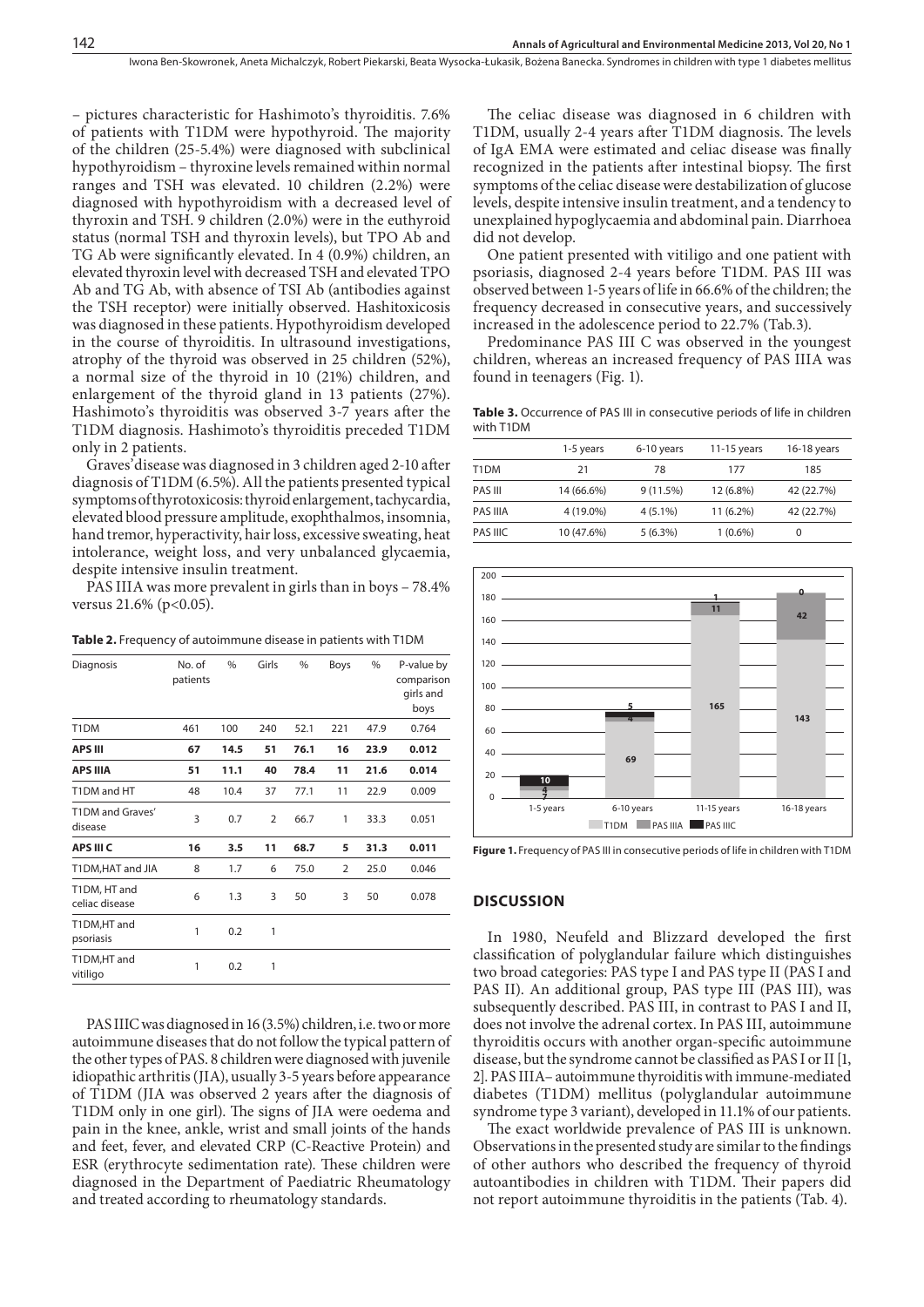Iwona Ben-Skowronek, Aneta Michalczyk, Robert Piekarski, Beata Wysocka-Łukasik, Bożena Banecka . Syndromes in children with type 1 diabetes mellitus

**Table 4.** Studies of autoimmune thyroid diseases in patients with T1DM

| Author                                                                          | Country            | Patients | Subject                                                                                                 |
|---------------------------------------------------------------------------------|--------------------|----------|---------------------------------------------------------------------------------------------------------|
| Lorini R et al.<br>Ped Endocrinol Rev<br>2003 [9]                               | Italy              | 212      | T1DM and elevated antithyroid<br>antibodies 6.7%<br>Girls 23.7%<br>Boys 10.9%                           |
| Karagüzel et al.<br>Diab Res Clin Pract<br>2008 [10]                            | Turkey             | 57       | T1DM and elevated antithyroid<br>antibodies 21.4%                                                       |
| Kakleas et al.<br>Ups J Med Sci 2009 [11]<br>Karavanaki K<br>Horm Res 2009 [12] | Greece             | 144      | T1DM and<br>- elevated TPO Ab 17.4%<br>- elevated TG Ab 11.1%<br>- elevated TPO Ab and TG Ab<br>10.4%   |
| Kordonouri et al.<br>Diabetes Care 2002 [13]                                    | Germany<br>Austria | 7097     | Elevated TG Ab and/or TPO Ab<br>21.6%                                                                   |
| Piątkowska E., Szalecki<br>M.<br>Ped End, Diab and<br>Metab 2011 [14]           | Poland             | 382      | T1DM and elevated TPO Ab 14.4%<br>Girls 194%<br>Boys 9.7%                                               |
| Szypowska A et al<br>Przegl Ped 2010 [15]                                       | Poland             | 294      | T1DM and elevated TPO Ab or<br>TPO Ab 21.4%. hypoechogenic<br>thyroid 11                                |
| Authors of the<br>presented study                                               | Poland             | 461      | Diagnosed autoimmune<br>thyroiditis in patients with T1DM-<br>APS IIIA 11.1%<br>Girls 8,2%<br>Boys 2.6% |

The prevalence of antithyroid antibodies in the population of children with type 1diabetes in Poland reaches 14-40%, and 4.5-5% in the remaining 'healthy' part of the population [16]. It depends on the race, age, gender, duration of diabetes, age at disease diagnosis, positive family history, and the type of assayed antibodies [17, 18, 19, 20, 21, 22, 23, 24, 25, 26, 27].

An extensive retrospective study carried out by Kordonouri et al. [13] revealed that children with a positive antibody titre were older, developed the disease at an older age, and their disease lasted longer. At the time of the diabetes diagnosis, the proportion of patients with a positive antithyroid antibody titre ranged from 2% to over 30% [17, 23, 24, 25, 26]. Hypothyroidism was diagnosed in 10% of the children with a positive antithyroid antibody titre, whereas ultrasound changes, i.e. thyroid enlargement, disturbances in the echostructure, and/or nodular lesions, were observed in 50% [23, 24].These observations correspond with findings in the presented study. Clinical hypothyroidism may affect 1-5% of children with T1DM (Internatiomal Society for Paediatric and Adolescent Diabetes – ISPAD Consensus) [28], and subclinical hypothyroidism – 5-10% (15.8% of patients with positive antithyroid antibody titre – Kordonuri [13]), 5-10% (Glastras [22]), 7.3% (Mantovani [18]), or 15% (Szalecki [24]). In the presented study, clinical or subclinical hypothyroidism was diagnosed in 7.8% of the children, and in 0.9% of patients initially presenting with Hashitoxicosis, which resulted in hypothyroidism within 3-6 months. In the general adolescent population, the proportion of hypothyroid patients amounts to ca. 0.5-1.5% [13, 21]. Kordonouri and Piątkowska [13, 14] reported that the prevalence of antithyroid antibodies increased with children's age.

In the presented study, PAS IIIA was often diagnosed in the group of the youngest children, i.e. those under the age of 5 years. A low incidence was reported in the group of 6-10 year-olds; in older groups, the proportion of APS IIIA

patients gradually increased. The first clinical symptom of hypothyroidism in children may be inhibition of growth [21, 22]. Frequent symptoms include: deterioration of metabolic control in diabetes, mainly hypoglycaemia, resulting from decreased requirement for insulin and inhibited absorption into the circulation which, in turn, leads to increased insulin dosage and unpredictable cumulative insulin secretion.

It is very important to screen the thyroid function upon diagnosis of diabetes mellitus type 1, and every year during the follow-up period, because autoimmune thyroiditis can occur without enlargement of the thyroid and without hypo- or hyperthyroidism. The development of thyroiditis is cryptic and slow. The simultaneous occurrence of immune hypothyroidism and T1DM is often accompanied by hypoglycemia due to a decreased insulin requirement and increased insulin sensitivity. Substitution therapy with levothyroxine leads to increased insulin dosage. There are no uniform standards for tests that should be performed in diabetic patients either at the diagnosis or during disease monitoring. The International Society for Paediatric and Adolescent Diabetes (ISPAD) Consensus 2009 recommends screening according to the following scheme: in the case of autoimmune thyroid diseases, assays of the TSH concentration and antibodies should be performed at the diagnosis of diabetes and followed by biennial tests [28]. In screening examinations, the ISPAD recommends assessment of thyroid function in the case of presence of goitre, a decreased growth rate, thyroid disease symptoms, and elevated antibody titres [28]. In turn, the Australasian Paediatric Endocrine Group (APEG) suggests measurement of antithyroid antibody titres (anti-Tg and -TPO) every 2-3 years, and assessment of the TSH concentration every year, rather than biennially [21, 23]. The American Diabetes Association (ADA) acknowledges that the presence of antithyroid antibodies increases the risk of AITD; however, screening is not recommended, Barker (Barbara Davis Centre). In turn, it is recommended that in children anti-thyroid peroxidase antibodies and TSH and fT4 levels should be assayed at diagnosis and repeated every 1-2 years. In patients with a positive antibody titre, assessment of thyroid function should take place every 6-12months [21]. According to Kordonuri and Mantovani, antibodies (or rather anti-TPO) should be assayed annually [17, 18, 27].

In the case of a positive antibody titre, the concentrations of TSH and fT4 should be determined and thyroid ultrasound performed. The risk group includes girls, patients affected by diabetes type 1 for more than nine years, patients over 12 years of age, and patients with another autoimmune disease [24, 25, 26]. The Polish Society of Diabetology recommends annual assessment of thyroid function in children [29, 30]. The presented study suggests that assessment of antithyroid antibodies, TSH, and fT4, should be performed annually, particularly in the youngest children and adolescents.

The high prevalence of PAS III, especially PAS IIIC (T1DM, thyroiditis and other autoimmune disease) in children between 1 – 5 years of age, suggest an inherited predisposition to autoimmune disorders. PAS III is associated with HLA class II genes, with apparently distinctive HLA alleles for each. The underlying non-HLA genes of PAS III remain to be further defined genetically. PAS III is often observed in individuals in the same family, suggesting that its inheritance could be an autosomal dominant trait with incomplete penetrance [31, 32, 33]. Family and population studies have shown that PAS IIIA has a strong genetic background. Several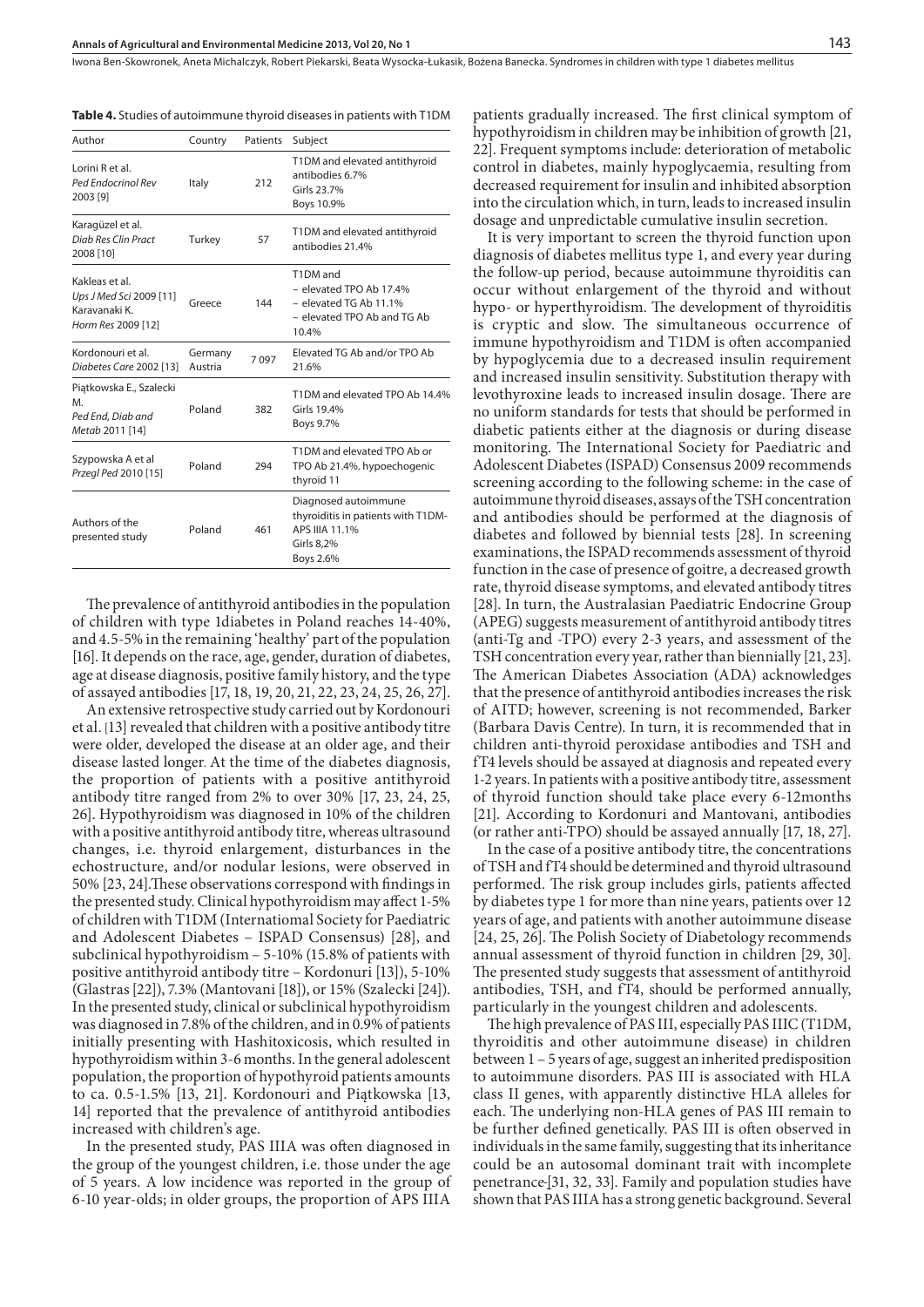gene variations present in both autoimmune thyroiditis and T1DM have been identified by whole genome and candidate gene approaches. The most important susceptibility genes are the human leucocyte antigen (chromosome 6), cytotoxic T-lymphocyte–associated antigen 4 (chromosome 2), protein tyrosine phosphatase nonreceptor type 22 (chromosome 1), forkhead box P3 (X chromosome), and the interleukin 2 receptor alpha/CD25 gene region (chromosome 10) [34].

Prophylactic treatment with thyroxine in euthyroid patients with a positive antibody reduces the thyroid volume, prevents development of goitre and hypothyroidism by decreasing the TSH concentration and thyroid antigen expression, leading to a decline in the antibody concentration and lower levels of lymphocytic infiltration in the thyroid [27, 35, 36].

The association of T1DM and Graves' disease is described sporadically [37]. In the findings of the presented study, only 3 patients were diagnosed with autoimmune thyroiditis in the form of Graves' disease. In diabetic children with concomitant Graves' disease and at risk of fluctuating thyroid functional status, the treatment of T1DM is much more difficult, which might call for a decision for definitive treatment, especially when remission is not obtained after an antithyroid drug course of reasonable duration. Hyperthyroidism can affect 0.5% of children with diabetes type 1 (in the USA – 0.2-0.4%) [21]. Clinical or subclinical hyperthyroidism is accompanied by deterioration of metabolic control in diabetes; its frequent first manifestation is hyperglycaemia, an effect of increased gluconeogenesis and glycogenolysis and increased glucose absorption. Additionally, reduced insulin sensitivity can be found, i.e., higher receptor affinity accompanied by abnormal post-receptor signal transmission [22]. Treatment of hyperthyroidism with thyrostatic drugs or radioiodine leads to sufficient diabetes control. The association of T1DM with other autoimmune disorders is rare but possible. In such patients, PAS IIIC can be diagnosed.

Celiac disease is one of the most common genetic disorders. Its incidence in the European population ranges from 0.03 – 0.04% and exhibits variation [38. 39, 40]. The highest incidence rates are found in the countries of northern north Europe: Sweden – 2.4/1,000 births, UK – 1.49/1,000, and Finland – 0.86/1,000 [38, 39, 40, 41, 42, 43, 44, 45]. Slightly lower rates are reported from southern Europe [46]. In Poland, the incidence of celiac disease is 0.06% of the population (Warsaw – 0.41/1,000 births [47], Bydgoszcz –0.92/1,000 [48], the Świetokrzyski Region 0.7/1,000) [49]. Promotion of breast-feeding, as well as delayed introduction of glutencontaining products into the diet, has changed the clinical manifestation of the disease. Classic forms of celiac disease have given way to its atypical forms. In patients with diabetes type 1, celiac disease has been significantly more frequently diagnosed than in the general population, and its incidence, as reported by various authors, ranges from two to several per cent [47, 48, 49]. The frequency of coexistence of both disorders increases with patients' age and duration of diabetes [50]. Crone et al., in their investigations conducted on similar populations in terms of numbers, have reported 5% [51] and Sanchez-Albisua 3.2% [52] of patients with diagnosed celiac disease among diabetes type 1 patients. In the presented study group, the proportions of children affected by celiac disease was relatively insignificant (1.3%). In Poland, Myśliwiec [53] reported celiac disease in 5.7% of children with newly diagnosed diabetes type 1, Górska et al. [54] found it in 4.1% (26, 27), and Szalecki et al. in 4.3% [55].

Since the criteria for celiac disease diagnosis in the presented study included biopsy of villi and an elevated level of IgA EMA antibodies, the number of children diagnosed with celiac disease was smaller. The positive IgA EMA antibodies without positive intestinal biopsy investigations were observed in 16 children (3.5%). In patients affected by diabetes type 1, celiac disease is usually oligosymptomatic or asymptomatic; therefore, it is difficult to identify the risk group requiring regular screening examination among all patients [39, 43, 44, 45]. In Polish screening examinations of children affected by diabetes type 1, Myśliwiec diagnosed celiac disease in 9.4% of patients treated for diabetes for over two years [53]. A reverse phenomenon is also characteristic, i.e. higher prevalence of diabetes type 1 in celiac disease patients and greater frequency of diabetes-specific antibodies in this group of patients [43, 44]. The findings concerning the gluten-free diet used for children with diabetes type 1 that clearly reduces the risk of autoimmunity, are similar [41, 42, 43, 44, 45, 56, 57, 58]. As in other autoimmune diseases, a specific HLA system located on the short arm of chromosome 6 in the 6p23 region was observed. The strongest association with celiac disease is exhibited by centromere-associated *HLA* class II genes (*DQ2* and *DR3*), which are present in 80- 90% of patients. Telomere-associated *HLA* class I (B8 and A1) genes are responsible for the development of celiac disease to a lesser extent. It has been demonstrated that genes *DQA1\*0501*  and *DQB1\*0201*are characteristic for celiac disease [59]. Positive TGA antibodies have been detected in as many as one-third of diabetic patients with *HLA DQ2*, compared with <2% diabetic patients without *HLA DQ2* or *DQ8* [39, 58]. Sumik et al. [40] showed that *HLA DQ2* was present in 80% of patients affected by diabetes type 1 and celiac disease, and in 49% of patients affected by diabetes type 1 without celiac disease. Celiac disease patients who do not express *HLA DQ2* usually have genotype *DQ8*. Therefore, patients with diabetes type 1 with *HLA DQ2* or *DQ8* are susceptible to celiac disease [39, 40, 50, 58]. In the case of celiac disease, the ISPAD Consensus 2009 recommends assessment of the antibody titre at diagnosis of diabetes, followed by annual assessment for five years, and then every two years [28].

Strict use of the gluten-free diet in patients with diabetes type 1 is still a controversial issue. In patients exhibiting even mild clinical symptoms of celiac disease, the glutenfree diet is indispensable in order to prevent worsening of the symptoms [60, 61, 62]. When untreated, celiac disease may lead to changes in insulin requirement and recurrent hypoglycaemia, weight and/or growth disorders, maturation disorders, alimentary anemia, osteopenia, osteoporosis, and neurological disorders. The most severe complications of celiac disease comprise gastrointestinal cancer – lymphomas and tumours. Therefore, despite being inconvenient and restrictive, the gluten-free diet should be introduced in all patients affected by diabetes type 1 and celiac disease and, given the protective effect of the gluten-free diet on pancreatic  $\beta$  cells and improved insulin secretion, in patients with newly diagnosed diabetes [53, 60, 61, 62].

PAS IIIC is sometimes associated with other autoimmune diseases. In the presented study group, JIA was diagnosed most often. In 50% of the cases, autoimmune arthritis preceded the development of T1DM. In a study conducted by Pohjankoski et al. [63], an increase in the occurrence of simultaneous JIA and DM 1 in the last three decades was described. Only a few papers have described the coexistence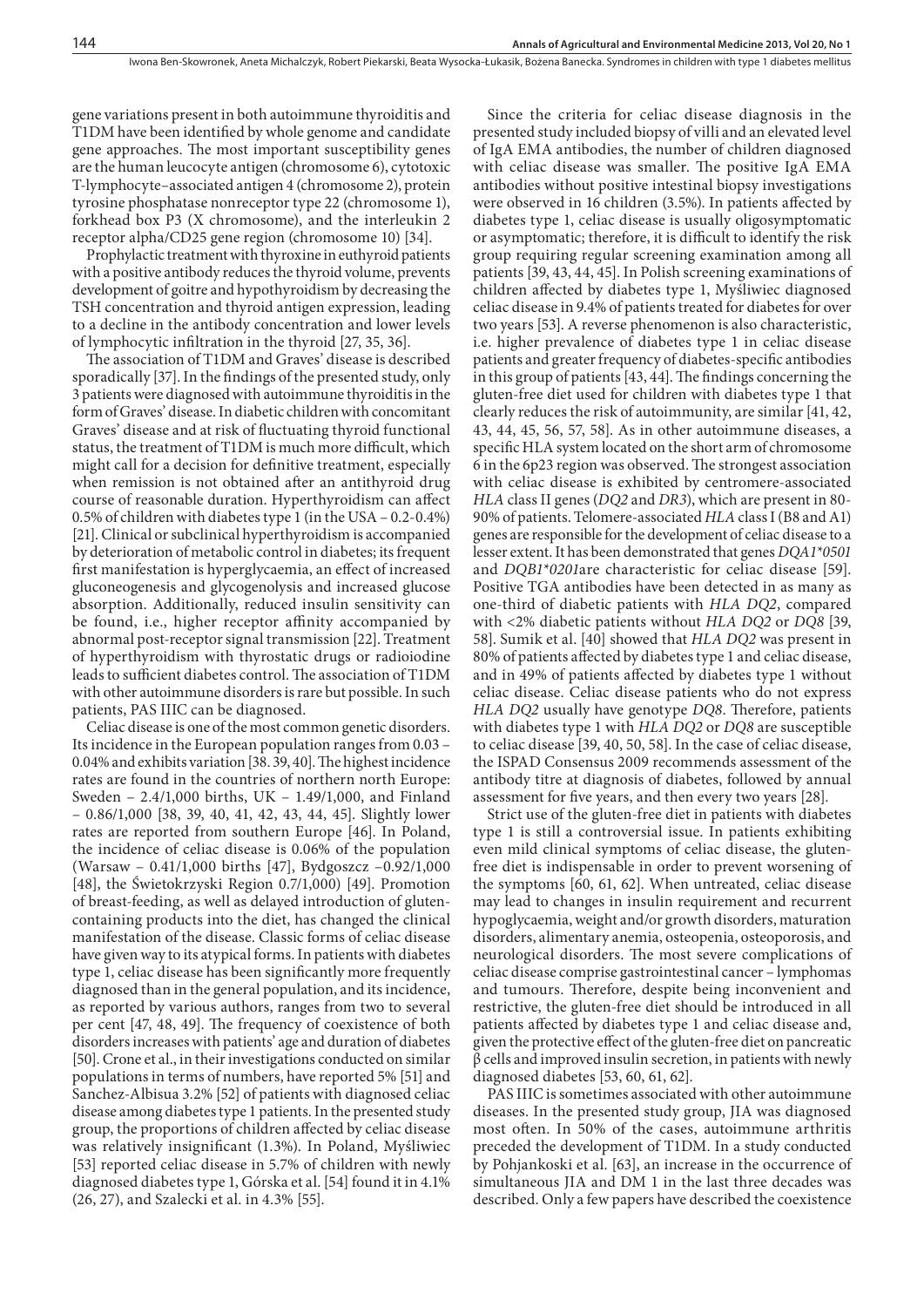Iwona Ben-Skowronek, Aneta Michalczyk, Robert Piekarski, Beata Wysocka-Łukasik, Bożena Banecka . Syndromes in children with type 1 diabetes mellitus

of JIA and T1DM in children [64, 65]. Due to the use of steroid therapy, there was always difficulty in diabetes control and treatment. Currently, biological therapy in patients with JIA is disputable, since there are reports on the development of diabetes type 1 after administration of etanercept [66, 67]. For further treatment of the patient, it is vital to know whether IDM 1 is a consequence of therapy, or whether it may precede development of JIA. It is indicated in the presented study that JIA may develop first, and followed by T1DM, irrespective of the biological treatment.

The arguments presented above justify the need for practical assessment of the risk of development of other autoimmunological diseases in children with type 1 diabetes, and particularly with PAS IIIA and PAS IIIC. Early diagnosis of polyendocrinopathic syndromes and their treatment is an essential element in the management of type 1 diabetes.

#### **Conclusions**

- PASIII occurs in 14.5% of children with T1DM.
- PAS III incidence is positively correlated with patients' age and with the female gender.
- PAS III in childhood frequently occurs with autoimmune thyroiditis (PAS IIIA), and can occur with celiac disease and JIA, and sporadically with psoriasis and vitiligo (PAS IIIC)
- Children with PAS III should be carefully monitored as a risk group of other autoimmune disease development.

#### **References**

- 1. Neufeld M, Blizzard RM. Polyglandular autoimmune disease. In: Pinchera A, Doniach D, Fenzi DF, Baschieri L, eds. Autoimmune aspects of endocrine disorders. London, UK: Academic Press; 1980:357-65.
- 2. Eisenbarth GS, Gottlieb PA. Autoimmune polyendocrine syndromes. N Engl J Med. 2004; 350(20): 2068-79.
- 3. Betterle C, Lazzarotto F, Presotto F. Autoimmune polyglandular syndrome Type 2: the tip of an iceberg?. Clin Exp Immunol. 2004; 137(2): 225-33.
- 4. Bahceci M, Tuzcu A, Pasa S, Ayyildiz O, Tuzcu S. Polyglandular autoimmune syndrome type III accompanied by common variable immunodeficiency. Gynecol Endocrinol. 2004; 19(1): 47-50.
- 5. Turkoglu Z, Kavala M, Kolcak O, Zindanci I, Can B. Autoimmune polyglandular syndrome-3C in a child. Dermatol Online J. 2010; 16(3): 8. 6. Kahaly GJ. Polyglandular autoimmune syndromes. Eur J Endocrinol.
- 2009; 161(1): 11-20. 7. Grzywa M. Cukrzyca typu 1 – istotny składnik zespołów poliendokrynopatii autoimmunologicznych Diabet Pol. 2005; 12: 271-274.
- 8. Otto-Buczkowka E, Jarosz Chobot P. Autimmunologiczne zespoły poliendokrynne Endokrynologia, Diabetologia i Choroby Przem Mat. Wieku Rozwojowego. 2000; 6(2): 117-119.
- 9. Lorini R, Gastaldi R, Traggiai C, Perucchin PP. Hashimoto`s thyroiditis. Pediatric Endocrinol Rev. 2003; Suppl 2: 205-211
- 10. Karagüzel G, Simşek S, Değer O, Okten A. Screening of diabetes, thyroid, and celiac diseases-related autoantibodies in a sample of Turkish children with type 1 diabetes and their siblings. Diabetes Res Clin Pract. 2008; 80(2): 238-43. Epub 2008 Jan 31.
- 11. Kakleas K, Paschali E, Kefalas N, et al. Factors for thyroid autoimmunity in children and adolescents with type 1 diabetes mellitus. Ups J Med Sci. 2009; 114: 214-220.
- 12. Karavanaki, K, Kakleas K, Paschali E, Kefalas N, Konstantopoulos I, Petrou V, Kanariou M, Karayianni C. Screening for Associated Autoimmunity in Children and Adolescents with Type 1 Diabetes Mellitus (T1DM). Horm Res. 2009; 71: 201-206.
- 13. Kordonouri O, Klinghammer A, Lang EB, Grüters-Kieslich A, Grabert M, Holl RW. Thyroid autoimmunity in children and adolescents with type 1 diabetes: a multicenter survey. Diabetes Care. 2002; 25: 1346- 1350.
- 14. Piątkowska E, Szalecki M. Autoimmune thyroiditis in children and adolescents with type 1 diabetes. Ped End Diab Metab. 2011; 17(4): 173-177.
- 15. Szypowska A, Ramotowska A, Lipka M, Procner-Czaplińska M, Trippenbach-Dulska H. The prevalence of autoimmune thyroid disease and celiac disease in children and adolescents with newly recognized type 1 diabetes mellitus – individual results. Przegl Ped. 2010; 40(3): 142-145.
- 16. Górska A, Nazim J, Starzyk J. Ocena częstości występowania choroby Hashimoto oraz celiakii wśród dzieci i młodzieży ze świeżo rozpoznaną cukrzycą typu 1 – badanie prospektywne. Endokrynol Ped. 2004; 3, S.3: 38.
- 17. Kordonouri O, Hartmann R, Deiss D, Wilms M, Gruters-Kieslich A. Natural course of autoimmune thyroiditis in type 1 diabetes: association with gender, age, diabetes duration, and puberty. Arch Dis Child. 2005; 90: 411-414.
- 18. Mantovani RM, Mantovani LM, Dias VM. Thyroid autoimmunity in children and adolescents with type 1 diabetes mellitus prevalence and risk factors. J Pediatr Endocrinol Metab. 2007; 20: 669-675.
- 19. Kondrashova A, Viskari H, Haapala AM, Seiskari T, Kulmala P, Ilonen J, Knip M, Hyöty H. Serological evidence of thyroid autoimmunity among schoolchildren in two different socioeconomic environments. J Clin Endocrinol Metab, 2008; 93: 729-734.
- 20. Brix TH, Knudsen GP, Kristiansen M, Kyvik KO, Orstavik KH, Hegedüs L. High frequency of skewed X -chromosome inactivation in females with autoimmune thyroid disease: a possible explanation for the female predisposition to thyroid autoimmunity. J Clin Endocrinol Metab. 2005; 90: 5949-5953.
- 21. Barker JM. Clinical review: Type 1 diabetes -associated autoimmunity: natural history, genetic associations, and screening. J Clin Endocrinol Metab. 2006; 91: 1210-1217.
- 22. Glastras SJ, Craig ME, Verge CF, Chan AK, Cusumano JM, Donaghue KC. The role of autoimmunity at diagnosis of type 1 diabetes in the development of thyroid and celiac disease and microvascular complications. Diabetes Care. 2005; 28: 2170-2175.
- 23. Czerniawska E, Szalecki M, Piątkowska E, Młynarski W, Bodalski J, Lewiński A. Występowanie przeciwciał przeciwtarczycowych (TPO i ATG) u dzieci ze świeżo rozpoznaną cukrzycą typu 1 leczonych w dwóch ośrodkach diabetologicznych: łódzkim i kieleckim. Med Wieku Rozw. 2003; 2: 223-228.
- 24. Szalecki M. Screening for thyroid disease in the paediatric insulin dependent diabetic population in Kielce Province. Horm Res. 1998; 50: 147.
- 25. Kalicka-Kasperczyk A, Dziatkowiak H, Nazim J, Pituch-Noworolska A, Kasperczyk K, Bartnik-Mikuta A, et al. Występowanie przeciwciał przeciwko tyreoperoksydazie i chorób tarczycy u dzieci i młodzieży z cukrzycą typu 1 w południowej Polsce. Przegl Lek. 2003; 60: 403-406.
- 26. Kalicka-Kasperczyk A, Dziatkowiak H, Bartnik-Mikuta A, Pituch-Noworolska A, Kasperczyk K, Nazim J, et al. Występowanie przeciwciał przeciw peroksydazie tarczycowej i chorób tarczycy u dzieci i młodzieży ze świeżo rozpoznaną cukrzycą typu I. Przegl Lek. 2002; 59: 509-513.
- 27. Kordonouri O, Hartmann R, Riebel T, Liesenkoetter KP. Early treatment with L -thyroxine in children and adolescents with type 1 diabetes, positive thyroid antibodies, and thyroid gland enlargement. Pediatr Diabetes. 2007; 8: 180-184.
- 28. ISPAD Clinical Practice Consensus Guidelines Compendium 2009. Pediatr Diabetes. 2009; 10(Suppl 12): 1-210.
- 29. Grzeszczak W. Zalecenia Kliniczne Dotyczące Postępowania u Chorych na Cukrzycę, 2009. Opracowane przez Polskie Towarzystwo Diabetologiczne. Med Dypl. 2009; S2/09.
- 30. Czech A, Cypryk K, Czupryniak L, Grzeszczak W, Gumprecht J, Idzior-Waluś B, et al. Zalecenia kliniczne dotyczące postępowania u chorych na cukrzycę Stanowisko Polskiego Towarzystwa Diabetologicznego. Diabetol Prakt. 2011; 12(Suppl A): A36–A392011.
- 31. Villano MJ, Huber AK, Greenberg DA, et al. Autoimmune thyroiditis and diabetes: dissecting the joint genetic susceptibility in a large cohort of multiplex families. J Clin Endocrinol Metab. 2009; 94(4): 1458-66.
- 32. Huber A, Menconi F, Corathers S, et al. Joint genetic susceptibility to type 1 diabetes and autoimmune thyroiditis: from epidemiology to mechanisms. Endocr Rev. 2008; 29(6): 697-725.
- 33. Fourati H, Mahfoudh N, Abida O, Kammoun A, Mnif F, Haddouk S, et al. HLA-DRB1/DQB1 susceptibility for autoimmune polyglandular syndrome type II and III in south of Tunisia. Ann Endocrinol (Paris). 2011; 72(3): 232-8.
- 34. Dittmar M, Kahaly GJ. Genetics of the autoimmune polyglandular syndrome type 3 variant. Thyroid. 2010; 20(7): 737-43.